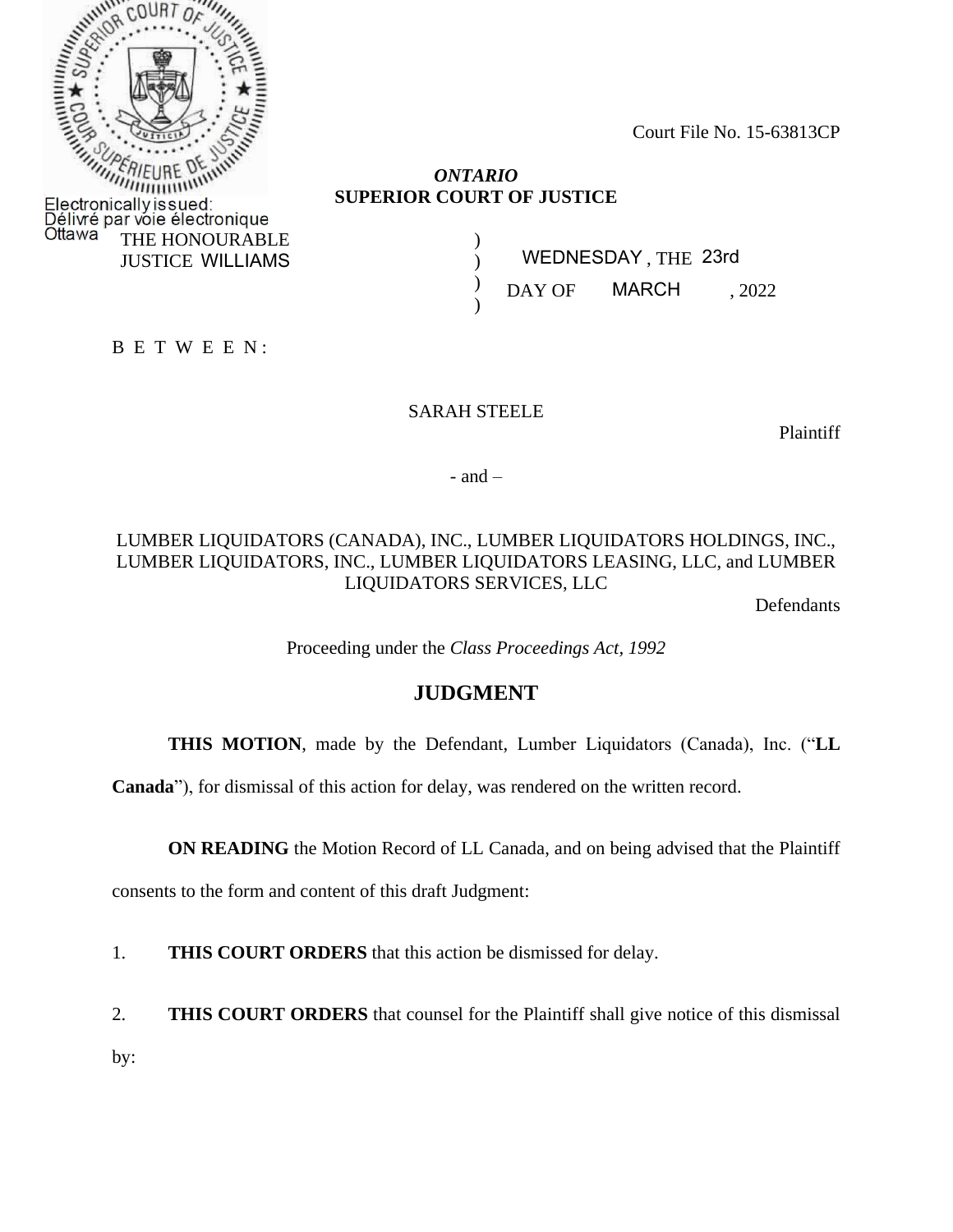- (a) publishing the notice and a copy of this Judgment on counsel's website; and
- (b) sending the notice and a copy of this Judgment to every proposed class member who has contacted counsel to express an interest in this proceeding.
- 3. **THIS COURT ORDERS** that counsel for the Plaintiff shall bear all costs of giving notice in the manner set out in paragraph 2 of this Judgment.
- 4. **THIS COURT ORDERS** that there shall be no costs of this motion.

H.J.Williams, J.